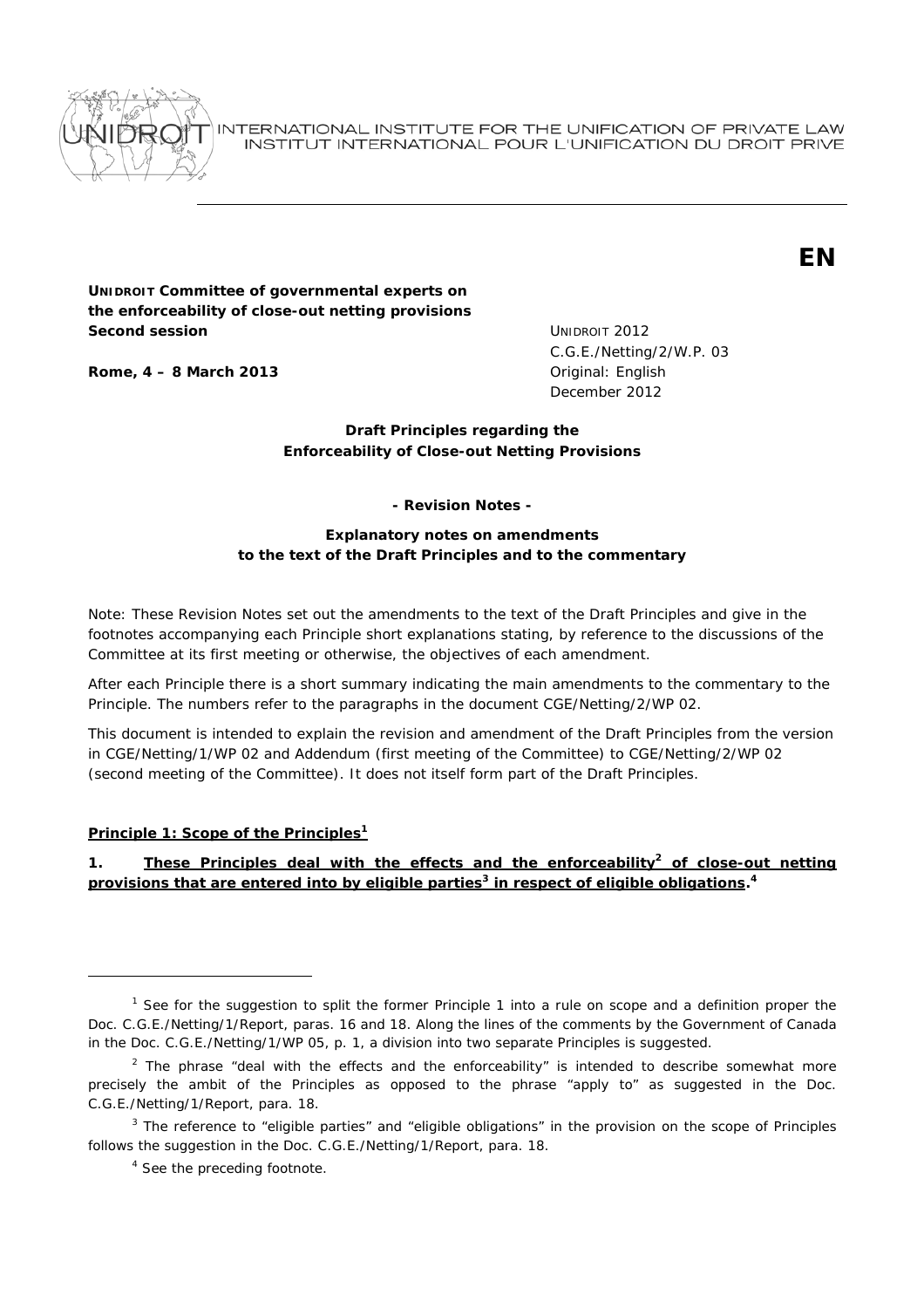## **Amendments to the commentary to Principle 1 (in Doc. C.G.E./Netting/2/WP 02):**

- The former Introduction (see Doc. C.G.E./Netting/1/WP 02, paras. 1-10) forms the basis of the commentary of this new Principle 1.
- Para. 2: Following a suggestion by the Government of the United States of America (see Doc. C.G.E./Netting/1/WP 03, p. 8), the distinction between set-off and close-out netting has been made clearer.
- Para. 4: The paragraph on the support of regulatory authorities for close-out netting has been clarified.
- Para. 11: There is now a reference to the general concept that the Principles contain a minimum field of harmonisation, where the enforceability of close-out netting provisions within the scope of the Principles should be ensured, whereas they acknowledge, without precluding further harmonisation, that beyond this minimum field, each implementing State may regard the enforceability of close-out netting provisions as an issue of its public policy.
- Para. 12: Following a suggestion in the first meeting of the Committee (see Doc. C.G.E./Netting/1/Report, para. 21), the commentary to Principle 1 refers to the factors that should be taken into consideration by each implementing State in the exercise of a discretion under the Principles for an expansion (or reduction) of the scope of application of the Principles.

It was suggested in the first meeting that there should also be a reference in the commentary to the principles of the UNCITRAL Model Law on Cross-Border Insolvency concerning the nondiscrimination of foreign creditors (Art. 13 of the Model Law, see Doc. C.G.E./Netting/1/Report, para. 112).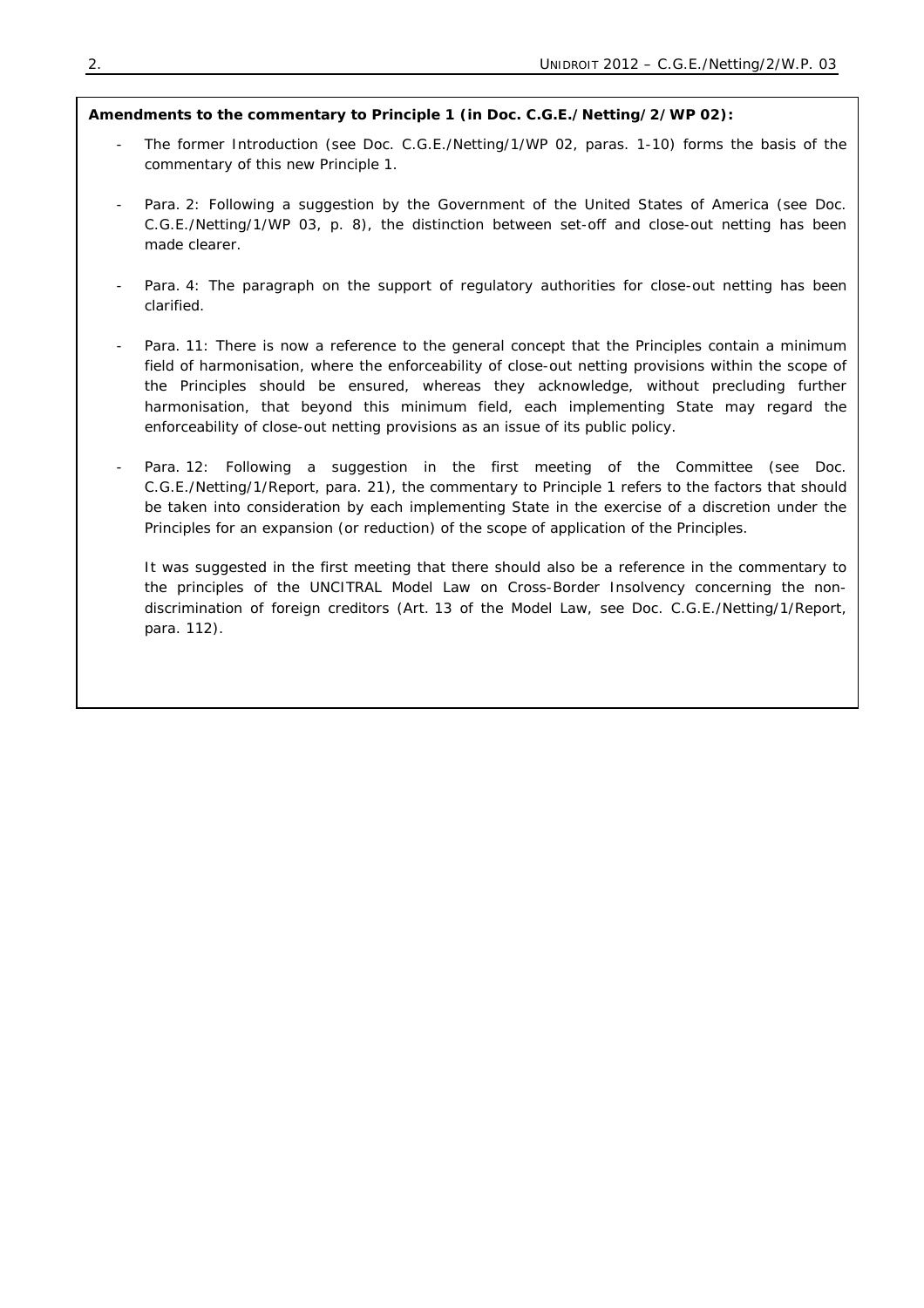ł

#### **Principle 2: Definition of 'Close-out Netting Provision'**

*2. A "close-out netting provision" means a contractual provision [...]***<sup>5</sup>** *on the basis of which, upon the occurrence of an event predefined in the provision in relation to a party to the contract,* **<sup>6</sup>** *the due and undue obligations owed by the parties to each other***<sup>7</sup>** *that are covered by the provision***<sup>8</sup>** *are reduced to or replaced by***<sup>9</sup>** *a single net obligation, whether by way of novation, termination or otherwise,* **<sup>10</sup>** *representing the value of the combined obligations, which is then payable by one party to the other. [...]***<sup>11</sup>**

5 The phrase "*relating to eligible obligations between eligible parties*" has been deleted as this reference is now contained in Principle 1.

6 The phrase "*in relation to one of the parties*" has been replaced by "*in relation to a party to the contract*" in order to accommodate concerns (see the comments of the Government of Sweden in the Doc. C.G.E./Netting/1/WP 03, p. 4) that the older wording would not cover also cases where the predefined event occurred in relation to both parties of the contract. The new wording avoids "*one*" and would therefore cover the plural as well.

7 Since the phrase "*relating to eligible obligations between eligible parties*" was deleted (see *supra* fn. 5), it was necessary to introduce the phrase "*owed by the parties to each other*" replacing the former "*respective*" in order to limit the definition to the close-out netting of obligations owed between the parties to the close-out netting provision.

8 Again, the deletion of the phrase "*relating to eligible obligations between eligible parties*" (see *supra* fn. 5) made it necessary to add a further element to the definition: The phrase "*obligations of the parties that are covered by the provision*" makes clear that in the close-out netting provision itself it must be determined which obligations the provision is intended to cover.

9 It was decided in the first meeting of the Committee that the words "*or replaced by*" should be added (see Doc. C.G.E./Netting/1/Report, para. 11): The definition is intended to be as broad as possible and in some jurisdictions, the transformation of the original obligations into the single net obligation under the close-out netting provision is understood rather as a replacement than a reduction.

<sup>10</sup> Adding the phrase "*whether by way of novation, termination or otherwise*" follows another decision of the Committee at its first session (see Doc. C.G.E./Netting/1/Report, para. 11): This phrase is intended to express the functional approach of the Principles which cover close-out netting regardless of the exact legal technique employed to achieve its effects in the implementing States.

 $11$  The former second sentence of the definition which referred to the distinction between close-out netting taking place automatically and at the election of one of the parties has been deleted. Since the definition is intended to cover both alternatives, it was not necessary for the black letter rules to spell them out expressly, where a reference to these possibilities in the commentary would be sufficient.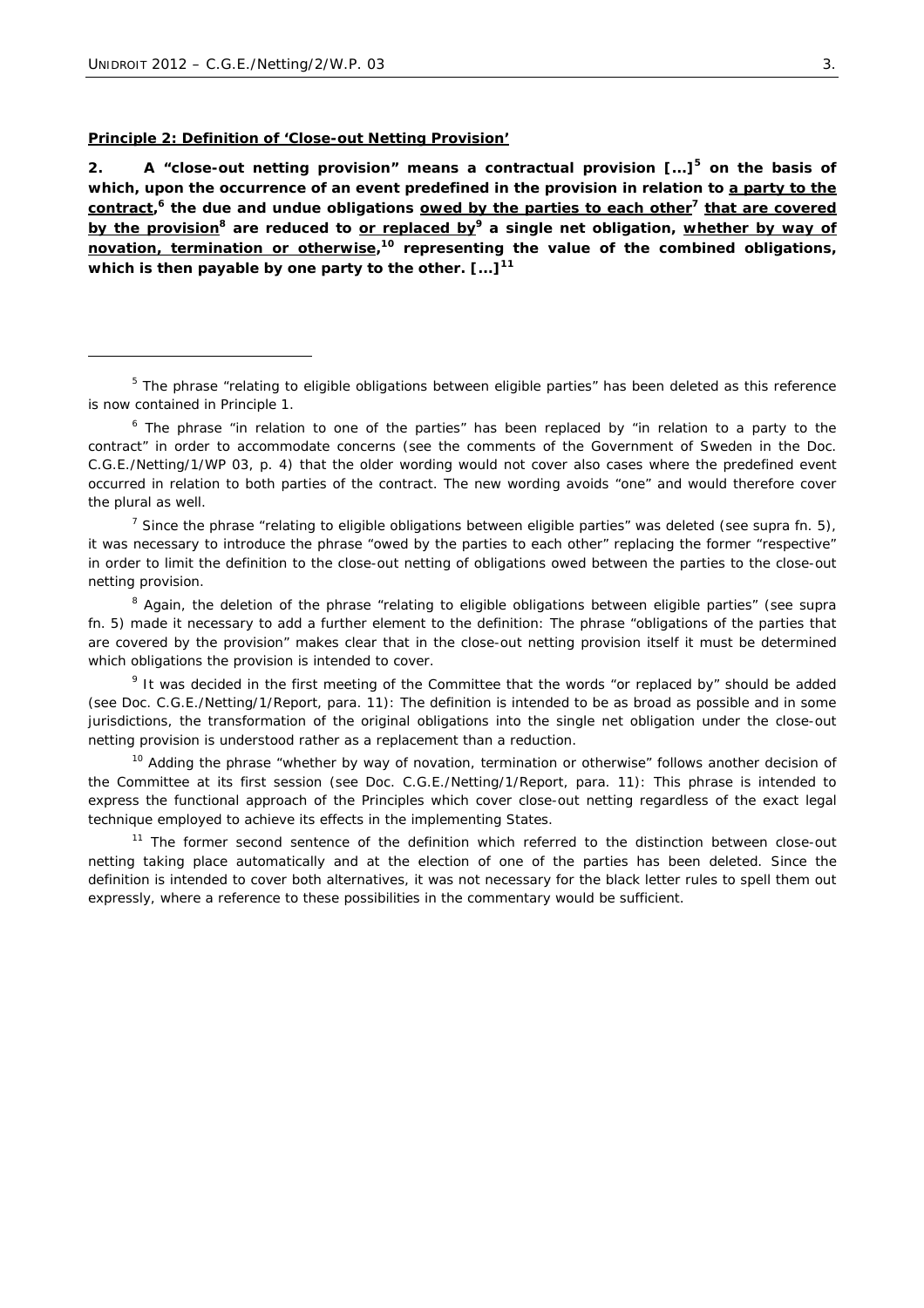# **Amendments to the commentary to Principle 2 (in Doc. C.G.E./Netting/2/WP 02):**

- The commentary to former Principle 1 (see Doc. C.G.E./Netting/1/WP 02, paras. 11-33) forms the basis for the commentary of this new Principle 2, subject to the following amendments:
- Key considerations: Following a suggestion made at the first meeting of the Committee (see Doc. C.G.E./Netting/1/Report, paras. 9 and 42), the delimitation between *central clearing mechanisms* which are covered by the Principles) and *truly multilateral netting* (which is not) has been clarified through an amendment to the key considerations.
- Para. 14: While this is not a term that is used in the definition itself, the commentary to Principle 2 introduces the term "*operation*" of a close-out netting provision. This is to be understood as an all-encompassing functional term describing the taking of effect of a close-out netting provision that is validly created, enforceable, effective against third parties and admissible in evidence. The term "operation" is used in several Principles and is intended to replace the former enumeration of specific aspects such as creation or formal validity etc (see, e.g., Principle 5 (1)).
- Para. 17: The commentary in relation to close-out netting that takes effect partly on a contractual basis, partly on a statutory basis has been made more specific, see the discussion at the first meeting of the Committee (see Doc. C.G.E./Netting/1/Report, paras. 43 and 44).
- Para. 19: It has been clarified that master-master agreements can be covered by this definition (provided that the underlying transactions are eligible obligations, see the discussion in Doc. C.G.E./Netting/1/Report, para. 69).
- Para. 30: The commentary emphasises that the legal technique of *novation* is covered by the Principles whereas *settlement netting* (often called novation netting) is not (see Doc. C.G.E./Netting/1/Report, paras. 10 ss).
- Para. 30: The commentary refers to the term *transformation* as an additional alternative (see Doc. C.G.E./Netting/1/Report, para. 11).
- Para. 32: More emphasis is given to the fact that a monetary value is given to the original underlying obligations after their acceleration (see Doc. C.G.E./Netting/1/Report, para. 14).
- Paras. 32 and 33: More weight is given to the fact that the resulting net obligation must represent the value of the combined obligations and a reference to a commercially reasonable valuation process is included (cf. Doc. C.G.E./Netting/1/Report, para. 63).
- Paras. 35 and 37: The treatment of walk-away clauses and waiting periods has been clarified (cf. Doc. C.G.E./Netting/1/Report para. 70).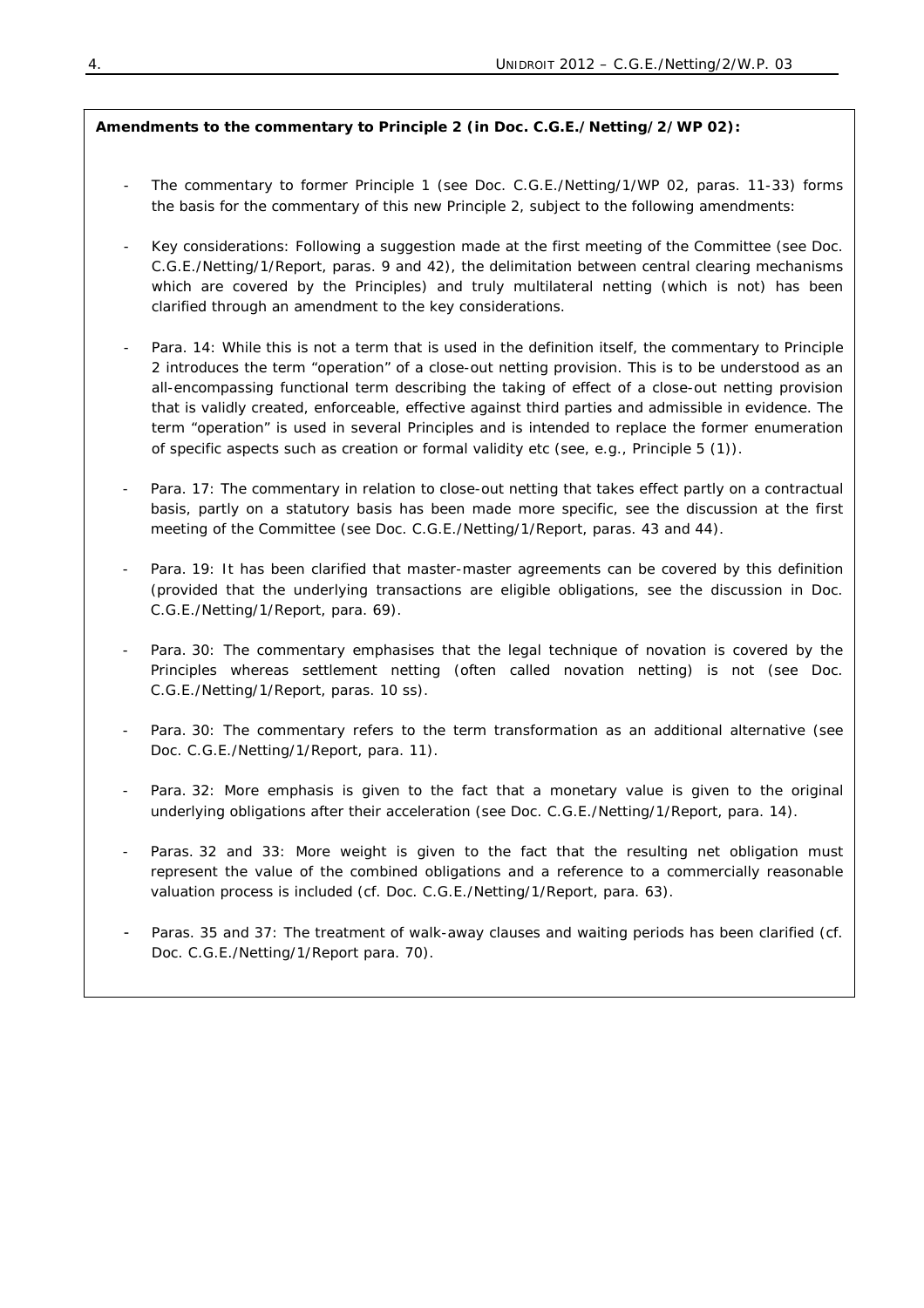# **Principle 3:12 Definition of 'eligible party'**

*3. 'Eligible party' means* 

- *a) a person other than a natural person;*
- *b) a partnership or unincorporated association (whether or not its membership includes natural persons); and*
- *c) any other person or legal entity***<sup>13</sup>** *designated as an eligible party under the law of the relevant State.*

 $12$  The former Principle 2 has become Principle 3 since the former Principle 1 has been split into two provisions.

<sup>&</sup>lt;sup>13</sup> Sub-paragraph (c) has been extended in order to allow implementing States to extend the scope opf application of the Principles to legal entities, *i.e.* such entities that do not qualify as legal persons (see CGE/Netting/1/Report para. 20).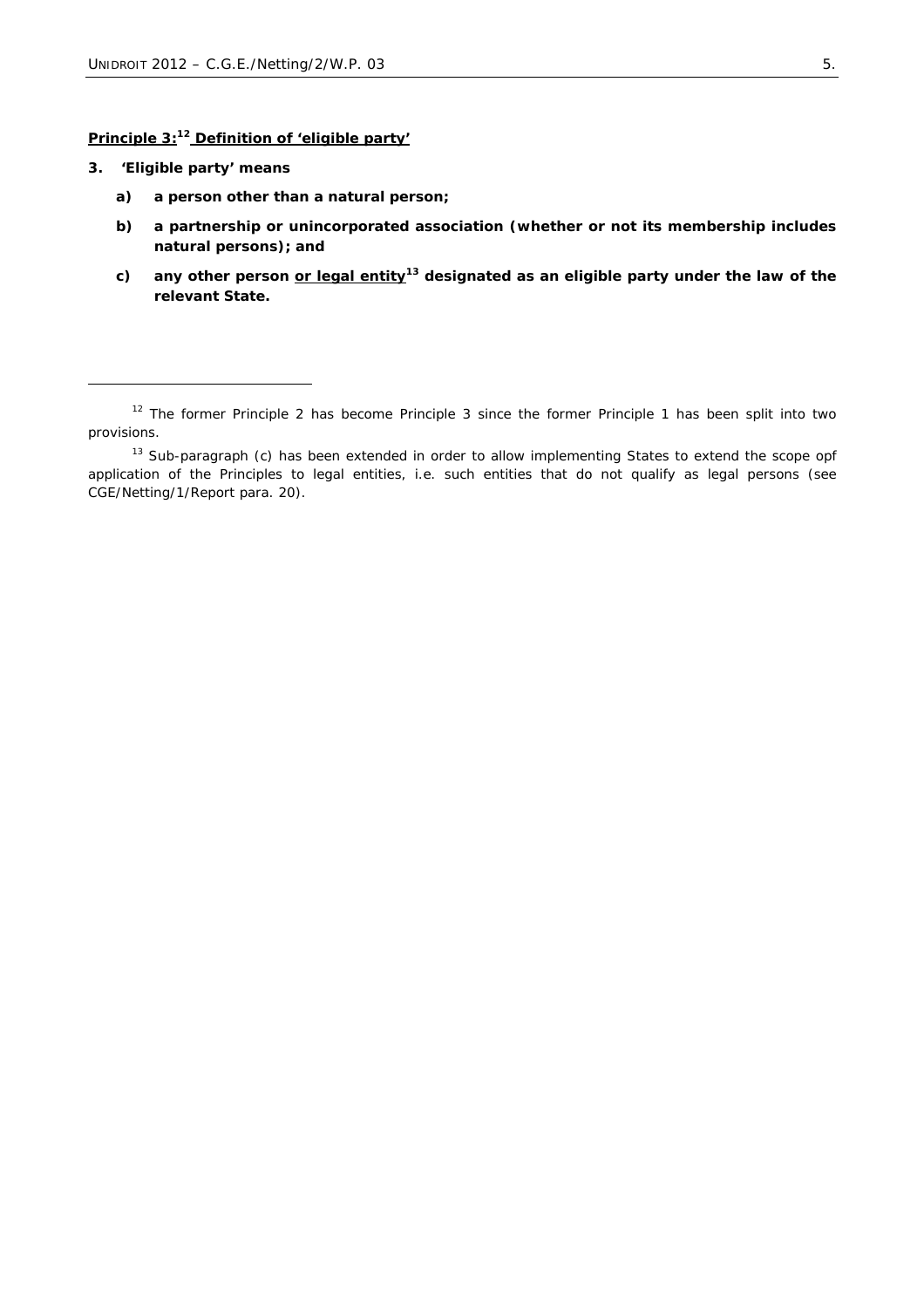# **Principle 4:14 Definition of 'eligible obligation''**

- *4. 'Eligible obligation' means an obligation arising under one of the following contracts:* 
	- *a) derivative instruments, meaning***<sup>15</sup>** *an option, forward, future, swap, contract for differences or other transaction in respect of a reference value that is [, or in the future becomes,]***<sup>16</sup>** *the subject of recurrent contracts in the derivatives markets;*
	- *b) repurchase agreements, lending agreements and margin loans for the sale or purchase of***<sup>17</sup>** *securities, money market instruments and units in collective investment schemes;*
	- *c) [...]***<sup>18</sup>** *collateral arrangements securing another eligible obligation;* **19**
	- *d) contracts for the sale, purchase or delivery of* 
		- *(i) securities;*
		- *(ii) money market instruments;*
		- *(iii) units in a collective investment scheme;*
		- *(iv) currency of any country, territory or monetary union;*
		- *(v) gold, silver, platinum, palladium, or any other precious metal; or*

*(vi) any other fungible commodity, meaning***<sup>20</sup>** *a commodity that is [,or in the future becomes,] the subject of recurrent contracts in the spot, forward or derivatives markets;* 

- *e) any other type of contract designated to that effect under the relevant law; and*
- *f) agreements under which a party assumes a liability (whether by way of surety or as principal debtor) for the performance of obligations of***<sup>21</sup>** *another person under any agreement referred to in sub-paragraphs (a) to (e).*

<sup>&</sup>lt;sup>14</sup> The former Principle 3 has become Principle 4 since the former Principle 1 has been split into two provisions.

 $15$  For ease of reading, the phrasing of sub-paragraph (a) has been amended and the definition of the term "derivative instrument" has been integrated into the main provision.

<sup>&</sup>lt;sup>16</sup> It might be possible to delete the words in brackets in order to shorten the provision.

<sup>&</sup>lt;sup>17</sup> It was agreed at the first meeting of the Committee (see CGE/Netting/1/Report para. 23) that the formula "for the sale or purchase of" was preferable to "relating to".

<sup>&</sup>lt;sup>18</sup> By deleting the words "title transfer", the scope of sub-paragraph (c) has been extended to cover security collateral arrangements as well. This was suggested in the discussion at the first meeting of the Committee (see CGE/Netting/1/Report para. 22) and seems also better to reflect the ideas expressed in the commentary in relation to non-title transfer collateral arrangements with a right of use (para. 63).

 $19$  It has been suggested in the discussion at the first meeting of the Committee (see CGE/Netting/1/Report para. 22) to limit the provision to such collateral arrangements which secure another eligible obligation.

 $20$  See supra fn. 15.

<sup>&</sup>lt;sup>21</sup> It is suggested to extend the wording of this sub-paragraph to cover situations under such legal systems and types of security agreements where the performance by the surety is not regarded as performance of the obligation of the debtor (but as performance of an own obligation of the surety under the security agreement).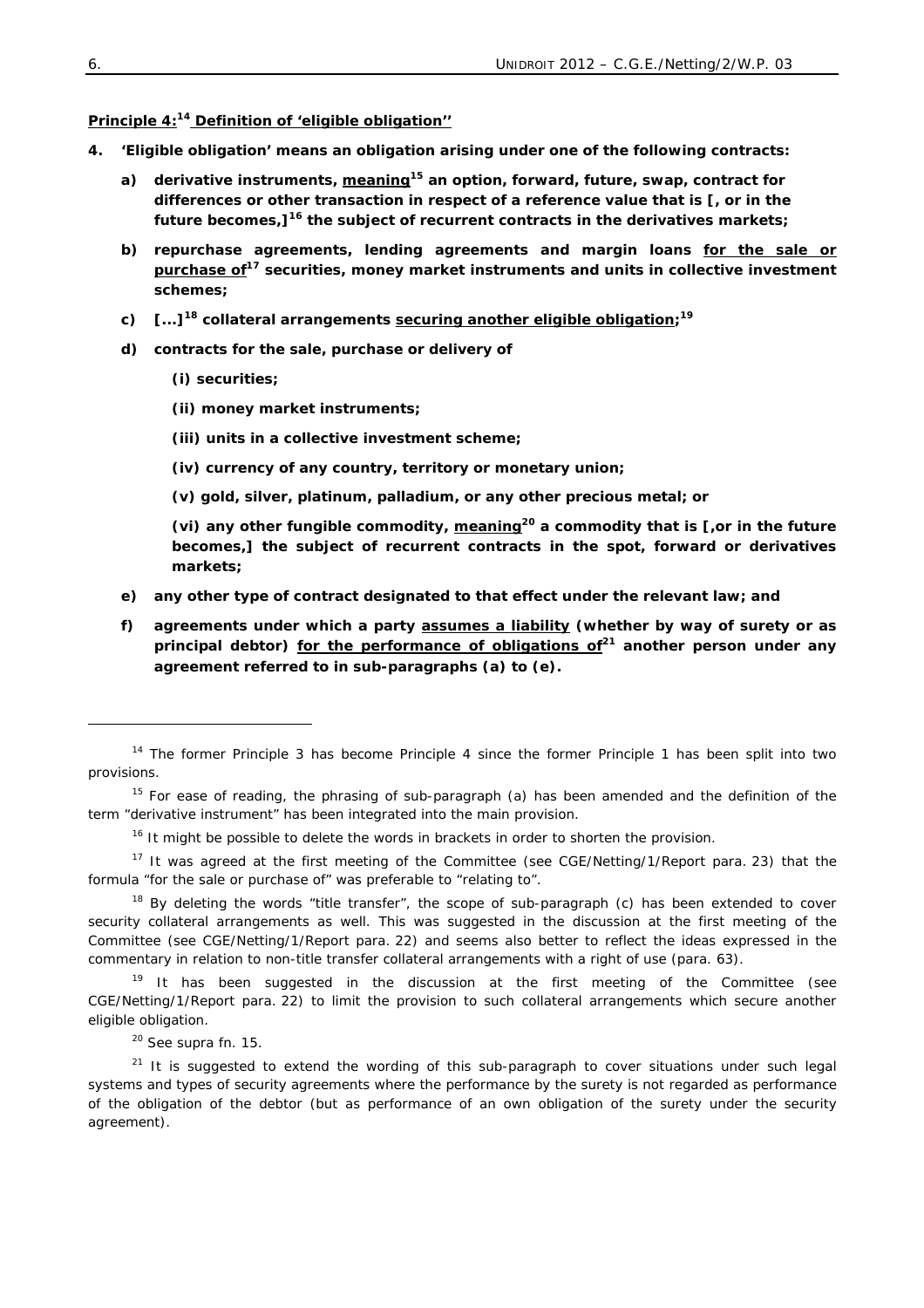## **Amendments to the commentary to Principle 4 (in Doc. C.G.E./Netting/2/WP 02):**

- Key considerations: The reference to the effects of stays on termination in insolvency proceedings under the key consideration "Rapid changes of value" has been deleted, since this would be an issue for Principle 7.
- Paras. 61 ss: Some changes were necessary as a consequence of the amendments to subparagraph (c).
- Para. 66: Following a suggestion in the discussion at the first meeting of the Committee (see Doc. C.G.E./Netting/1/Report, para. 87), there is now a reference to transactions concerning emission allowances.
- Para. 68: In this paragraph there is now, based upon a suggestion in the discussion at the first meeting of the Committee (see Doc. C.G.E./Netting/1/Report, para. 87), a reference to contracts for the clearing of obligations as an example of an obligation which could be included by the implementing States in the list of eligible obligations.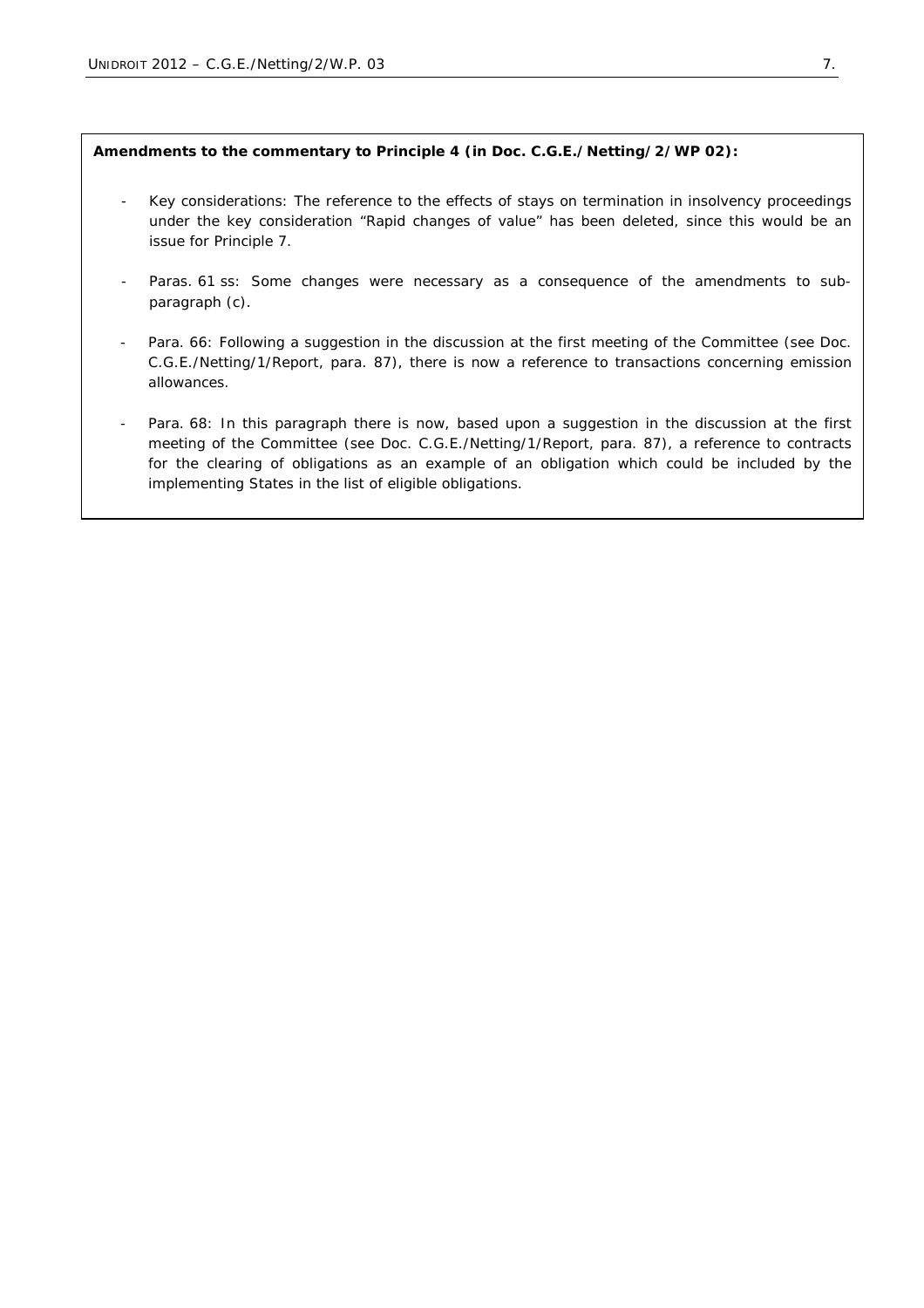### **Principle 5: Formal and Reporting Requirements<sup>22</sup>**

*5.(1) The law should not make the [operation]***<sup>23</sup>** *[creation, validity, enforceability, effectiveness against third parties or admissibility in evidence] of a close-out netting provision dependent on* 

- *a) the performance of any formal act other than a requirement***<sup>24</sup>** *that a close-out netting provision be evidenced in writing or any legally equivalent form; and*
- *b) the use of standardised terms of specific trade associations.***<sup>25</sup>**

*(2) The law should not make***<sup>26</sup>** *the [operation]***<sup>27</sup>** *[creation, validity, enforceability, effectiveness against third parties or admissibility in evidence] of a close-out netting provision and the obligations covered by the provision***<sup>28</sup>** *dependent on the compliance with any requirement to report***<sup>29</sup>** *data relating to those obligations***<sup>30</sup>** *to a trade repository or similar organisation for regulatory purposes.* 

*[(3) This Principle does not affect the application of any laws or regulations of the implementing State that provide for administrative, regulatory or penal sanctions for the noncompliance with formal requirements.]***<sup>31</sup>**

24 The phrase "*but the law may require*" has been replaced by "*other than a requirement*" for linguistic reasons to better align this half-sentence with the main structure of the Principle.

 $25$  Principle 5 (1)(b) contains the former Principle 5 and no changes (apart from the suggested use of the term "*operation"* in the chapeau as referred to in fn. 23) have been made.

 $26$  Principle 5 (2) contains the rule that was formerly laid down in Principle 6. The wording of this rule has been adapted ("*The law should not make ... dependent on the compliance with ...")* for purely stylistic reasons: It was sought to achieve a structure of the sentence that is as close as possible to the related rule in Principle 5  $(1).$ 

27 For the use of the term "*operation"* see fn. 23.

28 The phrase "*contracts covered by a close-out netting provision*" has been replaced by the term "*obligations covered by this provision*". Principles 1 and 2 refer to (eligible) obligations covered by the close-out netting provision only. In the interest of consistency, the entire Draft Principles should therefore refer to obligations only. No difference in substance is intended.

 $29$  See fn. 26.

30 For the use of "*obligations*" instead of "*contracts*" see fn. 28.

 $31$  This new paragraph covers issues formerly dealt with only in the commentary (paras. 70 and 77 of Doc. C.G.E./Netting/1/WP 02). In the first meeting of the Committee, the relevance especially of possible regulatory consequences was acknowledged (see Doc. C.G.E./Netting/1/Report, paras. 34 and 39). In order to give more prominence to such possible sanctions other than a restriction of the operation of the close-out netting provision (or the covered obligations, in the case of paragraph (2)), it is now expressly stated in the black letter rules that such administrative, regulatory and other sanctions are not affected by Principle 5. Alternatively, this notion could instead be reflected under the "key considerations" that precede the commentary.

<sup>&</sup>lt;sup>22</sup> For ease of reading, the former Principles  $4 - 6$  on formal requirements have been merged into one Principle 5. The heading of the new Principle 5 has been amended in order to give more prominence to the fact that this rule covers the issue of reporting requirements as well (paragraph (2), formerly Principle 6).

<sup>23</sup> It is suggested to replace the phrase "*creation, validity, enforceability, effectiveness against third parties or admissibility in evidence*" by the term "*operation*" for ease of reading and with a view to avoiding the risk that a use of more specific terms could lead to inconsistencies in the text of the black letter rules (see the related discussion in Doc. C.G.E./Netting/1/Report, para. 97). The intended broad scope of the term "operation" is explained in the commentary to Principle 2, a cross-reference might be added to the commentary of Principle 5.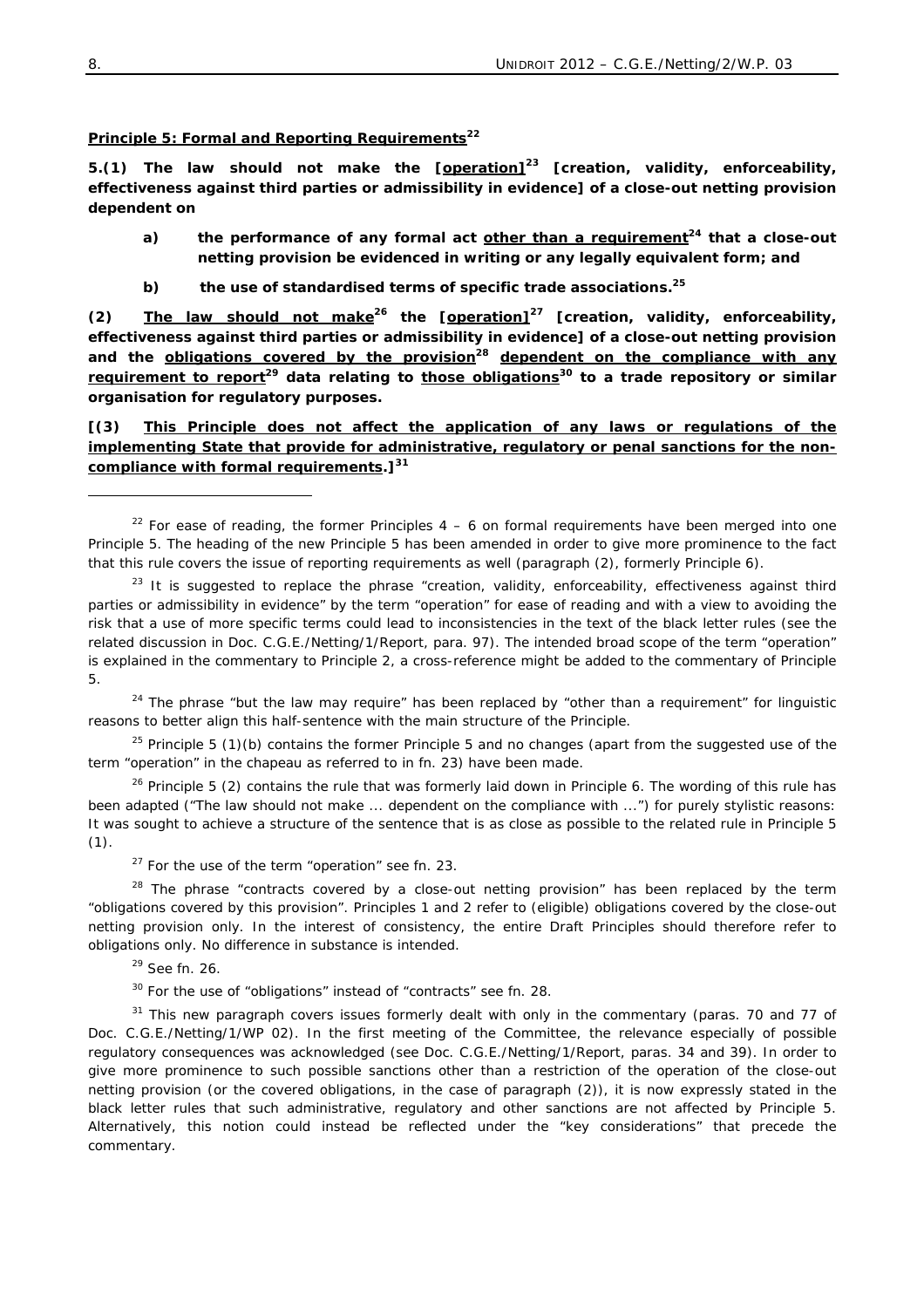### **Amendments to the commentary to Principle 5 (in Doc. C.G.E./Netting/2/WP 02):**

The commentary to the former Principles 4 – 6 (see Doc. C.G.E./Netting/1/WP 02, paras. 70 - 77) has been clarified concerning the following issues:

- o In the key considerations, there is now a reference to the idea expressed in Principle 5(3) that administrative, regulatory and penal sanctions of a failure to comply with reporting requirements are not affected (see the discussion at the first meeting of the Committee, Doc. C.G.E./Netting/1/Report, paras. 34 and 49) and to the relationship between Principle 5 and the form requirements of secured transactions law (see Doc. C.G.E./Netting/1/Report, paras. 32 and 47).
- o Para. 82: The reasoning underlying the extension of Principle 5(2) to the protection of the operation of the obligations covered by the close-out netting provision has been clarified.
- o Para. 83: A new paragraph has been added to the commentary explaining, *inter alia*, the issues dealt with in Principle 5(3).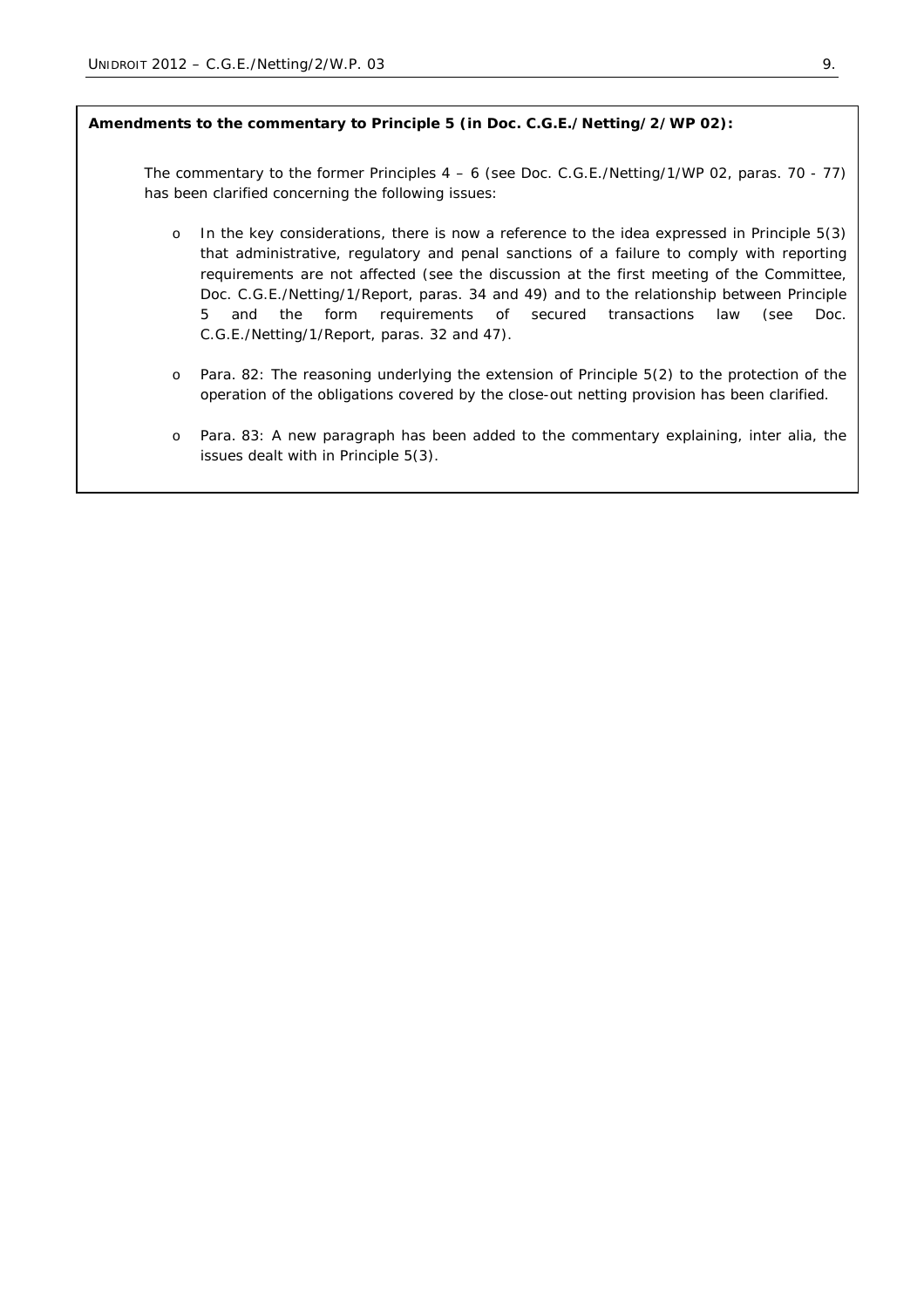#### **Principle 6: Operation of Close-out Netting Provisions in General**<sup>32</sup>

*6.(1) The law should ensure that a close-out netting provision is enforceable in accordance with its terms.***<sup>33</sup>** *[...]***<sup>34</sup>** *In particular, the law***<sup>35</sup>**

- *a) should not impose enforcement requirements beyond those specified in the close-out netting provision itself;***<sup>36</sup>** *and*
- *b) should ensure that, where one or more of the obligations covered by the closeout netting provision are, and remain, invalid, unenforceable or ineligible, the operation of the close-out netting provision is not affected in relation to the other covered obligations***<sup>37</sup>** *[, which are valid, enforceable and eligible].***<sup>38</sup>**

*[(2) Nothing in these Principles affects the application of any laws and regulations restricting the operation of close-out netting provisions in whole or in part on the basis that the close-out netting provision conflicts with laws and regulations concerning fraud or the conditions for validity of contracts.]***<sup>39</sup>**

 $33$  Sentence 1 of Principle 6 (1) contains the content of former Principle 7 (1) sent. 1. The last phrase of that sentence, "*before and after the commencement of an insolvency proceeding in relation to one of the parties*", however, has been deleted following a suggestion to this effect in the first meeting of the Committee (see Doc. C.G.E./Netting/1/Report, para. 62). The deleted phrase indicated a generality of the enforceability of the close-out netting provision, which would be misleading in the light of the various exceptions allowed under the Principles (formerly dealt with in the commentary only, para. 89 of Doc. C.G.E./Netting/1/WP 02, now see Principle 6 (2)).

<sup>34</sup> The opening phrase "without limiting the generality of the foregoing" in the former Principle 7 (1) sent. 2 has been deleted to reflect the view of the Committee that the deleted phrase would be misleading in the light of the various exceptions allowed under the Principles (see Doc. C.G.E./Netting/1/Report, para. 61).

 $35$  The new chapeau of Principle 6 (1) sent. 2 indicates that the enumeration of examples in subparagraphs (a) and (b) is non-exclusive. As under the former Principle 7 (1) sent. 2, the general rule in Principle 6 (1) sent. 1 would also exclude other restrictions of the operation of the close-out netting provision (subject to the exceptions in Principle 6 (2)).

 $36$  Principle 6 (1) sent. 2 sub-paragraph (a) corresponds to the former Principle 7 (1) sent. 2 subparagraph (a). The text of this provision has remained unaltered.

 $37$  The new wording is intended to address the concern, expressed at the first meeting of the Committee, that the former Principle 7 (1) sent. 2 sub-paragraph (b) was not sufficiently clear as to whether the close-out netting provision remained enforceable in its entirety, or only in relation to those obligations that are not unenforceable and/or ineligible (see Doc. C.G.E./Netting/1/Report, para. 64).

<sup>38</sup> The phrase in square brackets could be included in order to stress that the other obligations, in relation to which the operation of the close-out netting provision is upheld, must be "*valid, enforceable and eligible.*" However, it could also be argued that the sentence is sufficiently clear even without this phrase, since the use of the term "*other*" indicates that these other obligations must be different from those obligations which are mentioned first in the sentence, and which are "*invalid, unenforceable or ineligible."*

 $39$  The new provision in draft Principle 6 (2) is intended to address the concern, expressed at the first meeting of the Committee (see Doc. C.G.E./Netting/1/Report, paras. 64 and 65), that Principle 6 (1) should not be understood as validating a close-out netting provision and underlying transactions that were invalid under general principles of contract law. However, this notion could instead be reflected under the "key considerations" that precede the commentary.

 $32$  The former Principle 7 on the enforceability of close-out netting has been divided into two Principles so as to emphasize the fact that the draft Principles deal with the operation of close out netting provisions also outside insolvency proceedings. The rules on the enforceability of close-out netting provisions that are specific to insolvency proceedings (*i.e.* rules against provisions of national law that would restrict the operation of closeout netting provisions in an insolvency-specific context), are contained in Principle 7. Principle 6 covers general rules on the enforceability of close-out netting provisions that are relevant for the protection of the operation of these provisions in and outside insolvency proceedings.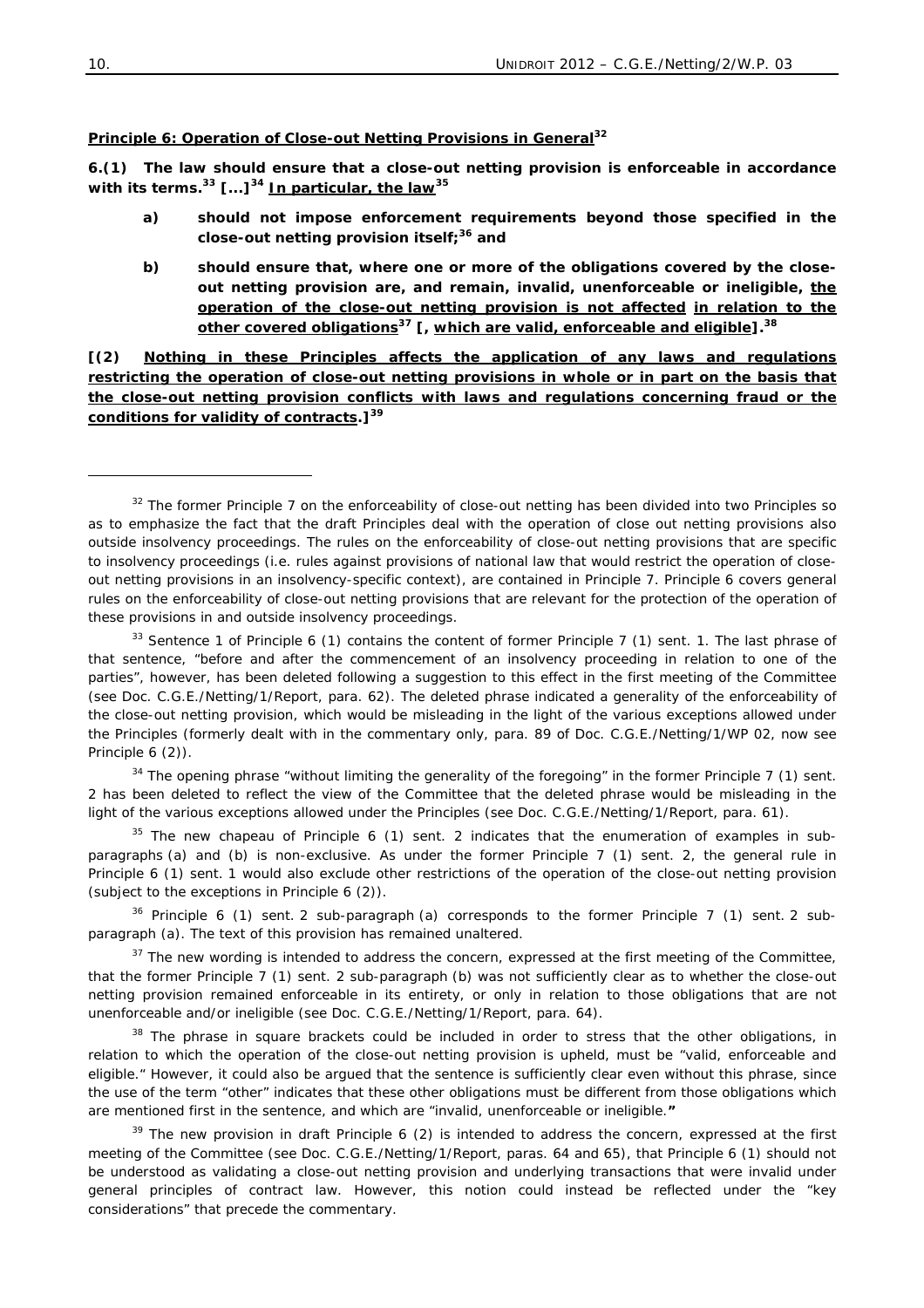ł

**Principle 7: Additional Rules on the Operation of Close-out Netting Provisions in Insolvency<sup>40</sup>**

*7.(1) The law should ensure***<sup>41</sup>** *that upon the commencement of insolvency proceedings in relation to a party to the close-out netting provision***<sup>42</sup>**

- *a) the operation of the close-out netting provision is not***<sup>43</sup>** *stayed;***<sup>44</sup>**
- *b) the [relevant]***<sup>45</sup>** *insolvency administrator or [relevant]***<sup>46</sup>** *court should not be allowed to demand from the other party performance of any***<sup>47</sup>** *of the obligations covered by the close-out netting provision, even if these obligations are otherwise enforceable,* **<sup>48</sup>** *while rejecting***<sup>49</sup>** *the performance of any obligation owed to the other party that is covered by the close-out netting provision and otherwise enforceable;* **50**
- *c) the mere entering into and operation of a close-out netting provision as such should not constitute grounds for the avoidance of a close-out netting provision* on the basis that it is deemed inconsistent with the principle<sup>51</sup> of equal *treatment of creditors; and*
- *d) the operation of a close-out netting provision***<sup>52</sup>** *should not be restricted merely because the close-out netting provision or one or more of the obligations covered by this provision***<sup>53</sup>** *were entered into during a prescribed period before, or on the day of but before, the commencement of the proceedings.*

*[(2) These Principles do not affect a partial or total restriction of the operation of close-out netting provisions under the relevant insolvency law as a fraudulent transaction or as a preference that is detrimental to other creditors, where factors other than or additional to those covered by paragraph (1) of this Principle are present].* **54**

 $40$  As has been pointed out above in fn. 32, the former Principle 7 has been split up into two provisions, and the rules on the enforceability of close-out netting provisions that are specific to insolvency proceedings (*i.e.* rules against provisions of national law that would restrict the operation of close-out netting provisions in an insolvency-specific context), are contained in Principle 7. The title of the provision confirms that upon the commencement of insolvency proceedings, the rules in Principle 7 apply as "*additional rules*", *i.e.* the rules in Principle 6 remain applicable as well. The provisions in Principle 7 (1)(a) to (d) cover the same issues as the former Principle 7 sent. 2 (c)(i) to (iv), even if the order of the first two sub-divisions has been reversed.

<sup>&</sup>lt;sup>41</sup> The chapeau of Principle 7 (1) resembles the chapeau of the former Principle 7 sent. 2 (c). The phrase "*The law should ensure*" was introduced for purposes of consistency of the language applied in the various provisions of the Principles and no change to the substance of the rule was intended in this respect.

<sup>42</sup> In the chapeau of the former Principle 7 sent. 2 (c), the phrase "*in relation to one of the parties*" was used. Since this wording could invite doubts as concerns the question whether situations are covered, where insolvency proceedings in relation to both parties have been commenced (see for a similar issue *supra* fn. 6 and the comments of the Government of Sweden in the Doc. C.G.E./Netting/1/WP 03, p. 4), it is suggested to use the phrase "*in relation to a party to the close-out netting provision*" which would cover this case as well.

<sup>43</sup> Merely for linguistic reasons, the phrase "*should not*" in the former Principle 7 sent. 2 (c)(ii) has been replaced by "*is not*". "*Should*" is already used in the chapeau of this provision.

<sup>&</sup>lt;sup>44</sup> Apart from the minor change referred to in the preceding footnote, the text of the former Principle 7 sent. 2 (c)(ii) has not been altered in the new Principle 7 (1)(a).

<sup>&</sup>lt;sup>45</sup> Principle 7 (1)(b) contains the rule formerly covered by Principle 7 sent. 2 (c)(i). A few amendments to the former wording are suggested: Since this is the first time that the Principles mention an insolvency administrator, and since Principle 7 (1) is now drafted wide enough to cover the case where insolvency proceedings have been commenced in relation to both parties (see *supra* fn. 42), it is suggested that the term "*relevant*" is added in order to express more clearly that it should be the insolvency administrator acting in the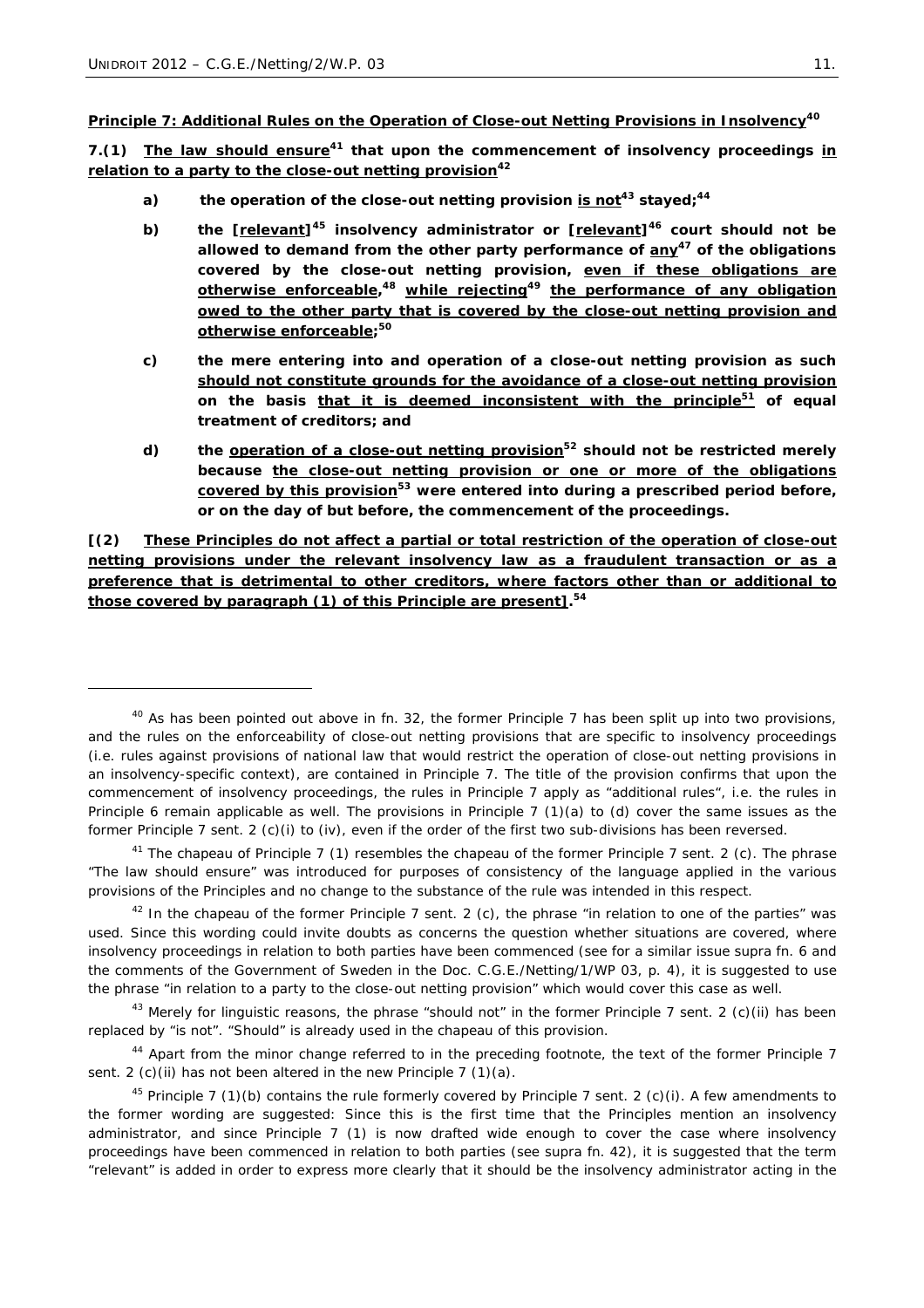insolvency proceedings in relation to the counterparty of the party from whom the performance of obligations is demanded under the first half-sentence of Principle 7 (1)(b).

<sup>46</sup> Similarly to the preceding footnote, this is the first time that the Principles mention an insolvency court and it is therefore suggested that the term "*relevant*" is added in order to highlight that the court referred to in this provision must be competent under the laws and regulations of the implementing state to act in the context of insolvency proceedings in relation to the counterparty of the party from whom the performance of obligations is demanded under the first half-sentence of Principle 7 (1)(b).

47 The term "*only some*", which was used in the former version of Principle 7 sent. 2 (c)(i) has been replaced with the word "*any*" so as to make it clear that an insolvency representative that intends to reject any of the obligations owed to the counterparty of the insolvent party is not entitled to demand the performance of *any* (whether one, some or all) of the obligations covered by the close-out netting provision that are owed by the counterparty of the insolvent party.

<sup>48</sup> It is suggested that it is useful to introduce this reference to the enforceability of the obligations owed by the counterparty of the insolvent debtor since in all cases of an automatic termination under the close-out netting provision, the insolvency representative can no longer demand performance of the individual obligations that were formerly owed by the counterparty of the insolvent party, because these obligations have all been reduced to or replaced by the single net obligation under the close-out netting provision.

49 The term "*repudiating*" has been replaced by "*rejecting*" since the latter term corresponds to the terminology of the UNCITRAL Legislative Guide on Insolvency (see recommendation 73 and Doc. C.G.E./Netting/1/Report, para. 65).

50 The phrase "*any obligation owed to the other party that is covered by the close-out netting provision and otherwise enforceable*" (rather than simply *"the remaining obligations")* has been suggested in view of the comments by the World Bank (Doc. C.G.E./Netting/1/WP 06, p. 6) highlighting the principle that at least generally the unenforceability of obligations that are owed to the counterparty of the insolvent debtor and that are unenforceable for reasons unrelated to the close-out netting provision should not be affected by the draft Principles. The amendment suggested here also seeks to align this provision with the amendments in Principle 6 (1) sent. 2 (b) which expressly deal with the issue of the operation of a close-out netting provision where covered obligations are unenforceable (see Doc. C.G.E./Netting/1/Report, para. 64).

 $51$  The changes in this provision are intended to make it clear, as requested by the Committee of Governmental Experts (see Doc. C.G.E./Netting/1/Report, para. 68), that this principle is concerned only with the application of rules under which the entering into a close-out netting provision might be regarded as an *ipso facto* violation of the non-deprivation rule, but that instances of actual preferential treatment are not protected.

 $52$  Principle 7 (1)(d) contains the content that was formerly covered in Principle 7 sent. 2 (c)(iv). The phrase "*a close-out netting provision and any of the obligations covered by it should not become unenforceable*" from the former Principle 7 sent. 2 (c)(iv) has been replaced by "*the operation of a close-out netting provision should not be restricted"* in this version of Principle 7 (1)(d). In the first meeting of the Committee, concerns were raised in relation to the issue that this provision seemed to be too far-reaching in its effects in relation to the covered obligations (see Doc. C.G.E./Netting/1/Report, para. 71 and the comments by the World Bank in Doc. C.G.E./Netting/1/WP 06, pp. 7 s). Therefore, this provision has been restricted so as to uphold the "*operation of a close-out netting provision"* only (which would include the consideration of the obligation concerned for purposes of the calculation of the single net obligation), but not also the enforceability of the obligation concerned as such.

53 The changes referred to in the preceding footnote made it necessary to replace the simple term "*it*", which under the previous wording of former Principle 7 sent. 2 (c)(iv) clearly referred to the close-out netting provision and/or any obligation covered by this provision, by the more explicit phrase "*the close-out netting provision or one or more of the obligations covered by this provision*". This amendment was not intended to be a change of substance.

<sup>54</sup> The new paragraph is intended to clarify that the draft Principles do not constitute a safe harbour for instances of actual fraud (see Doc. C.G.E./Netting/1/Report, para. 64 and 68). Alternatively, this notion could instead be reflected under the "key considerations" that precede the commentary.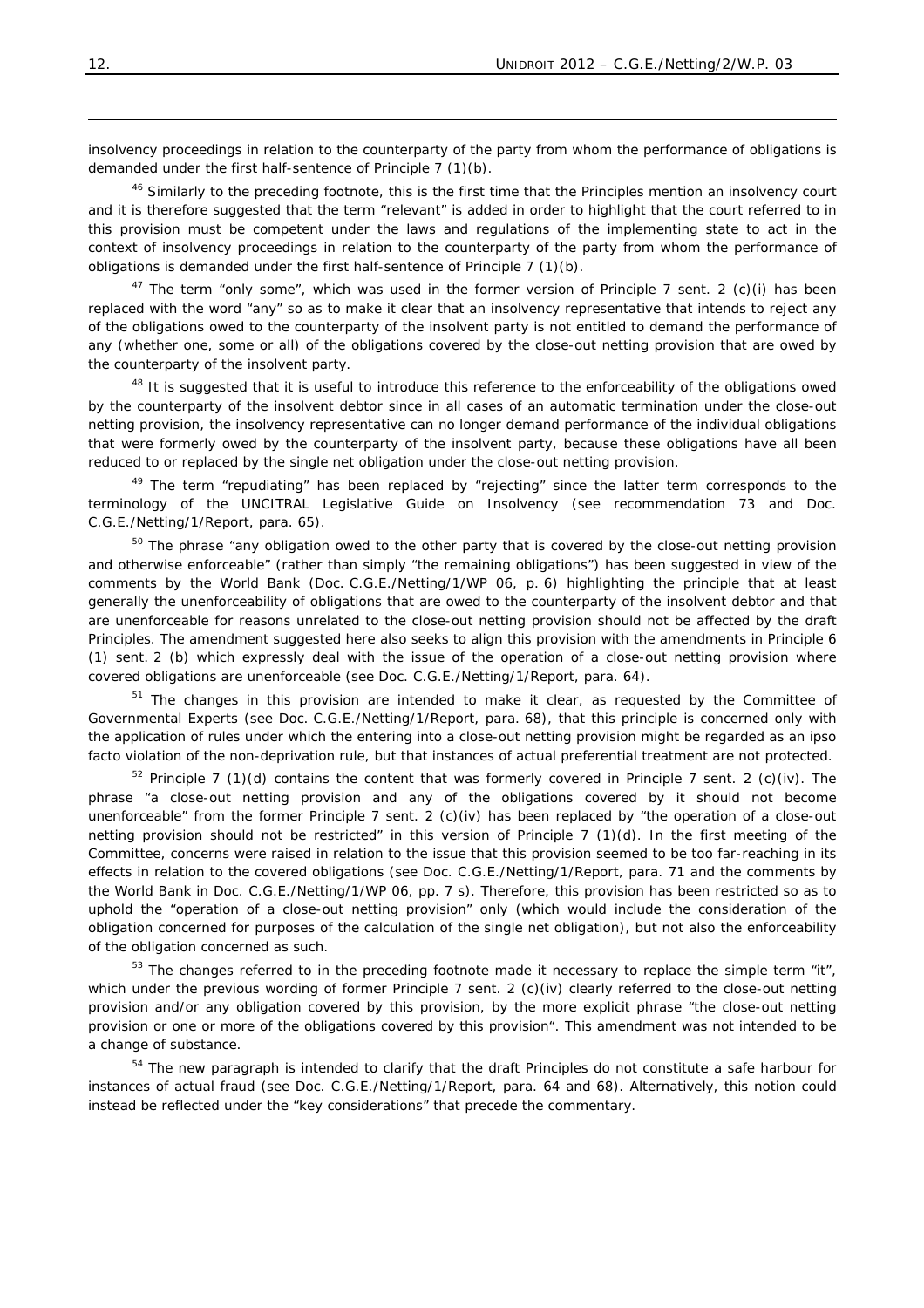## **Amendments to the commentary to Principles 6 and 7 (in Doc. C.G.E./Netting/2/WP 02):**

The commentary to the previous version of Principle 7 (Doc. C.G.E./Netting/1/WP 02, paras. 78 to 115) is used as the basis for the commentary to the new Principles 6 and 7. It should be noted that the order of some paragraphs has been changed. The following major amendments as to the substance have been made:

- Key considerations: More prominence is given in the key considerations to the core concept that the operation of close-out netting provisions should be governed by the terms agreed by the parties (see Principle 6(1) sent. 1).
- Paras. 84 88: These paragraphs have been added to set out the general systematic structure of Principles 6 and 7.
- Para. 92: There is a cross-reference to the delimitation of set-off and netting in the commentary to Principle 1.
- Paras. 103 ss: The commentary concerning the consequences of the invalidity etc. of one or some of the covered obligations has been clarified, see Doc. CGE/Netting/1/Report para. 64.
- Para. 107: The reference to Principle 8 has been adapted to correspond to the revised version of that Principle.
- Para. 111: This paragraph has been revised in order to reflect the changes to the wording of Principle 7(1)(b). It is also spelt out that the insolvency representative´s right of rejection of *all* contracts covered by the close-out netting provision is not affected, see the request for clarification in Doc. CGE/Netting/1/Report para. 66.
- Para. 113: The amendments to this paragraph reflect the changes to the wording of Principle  $7(1)(c)$ .
- Para. 114: References to the pari passu principle and to the principle on the unenforceability of ipso facto clauses have been added.
- Paras. 118, 121 and 122: There have been small amendments to these paragraphs in order to reflect the changes to the wording of Principle  $7(1)(d)$  concerning the effects of this Principle in relation to the obligations covered by the close-out netting provision.
- Paras. 125 ss: These paragraphs have been added to clarify the limitations of the principle on the enforceability of close-out netting provisions according to their terms and correspond to the new Principles 6(2) and 7(2), see also Doc. CGE/Netting/1/Report paras. 61 ss.

As was suggested at the first meeting of the Committee, it has been spelt out that these Principles refrain from defining the additional factors in the sense of Principle 7 (2), *i.e.* the additional elements whose presence justifies the application of the national laws and regulations restricting the operation of close-out netting provisions as a fraudulent transaction or as a preference that is detrimental to other creditors (see also Doc. CGE/Netting/1/Report para. 68).

The treatment of walk-away clauses and wait-and-see periods has been aligned with the commentary to Principle 2, the same applies to the application of standards of commercial reasonableness by some legal systems (see also Doc. CGE/Netting/1/Report paras. 63, 70).

After para. 128: As of yet, there is only a footnote referring to the treatment of the consequences of a subordination of some of the obligations covered by the close-out netting provision. This issue was raised during the discussions at the first meeting of the Committee, but it was agreed that it needed further consideration, see Doc. CGE/Netting/1/Report para. 72).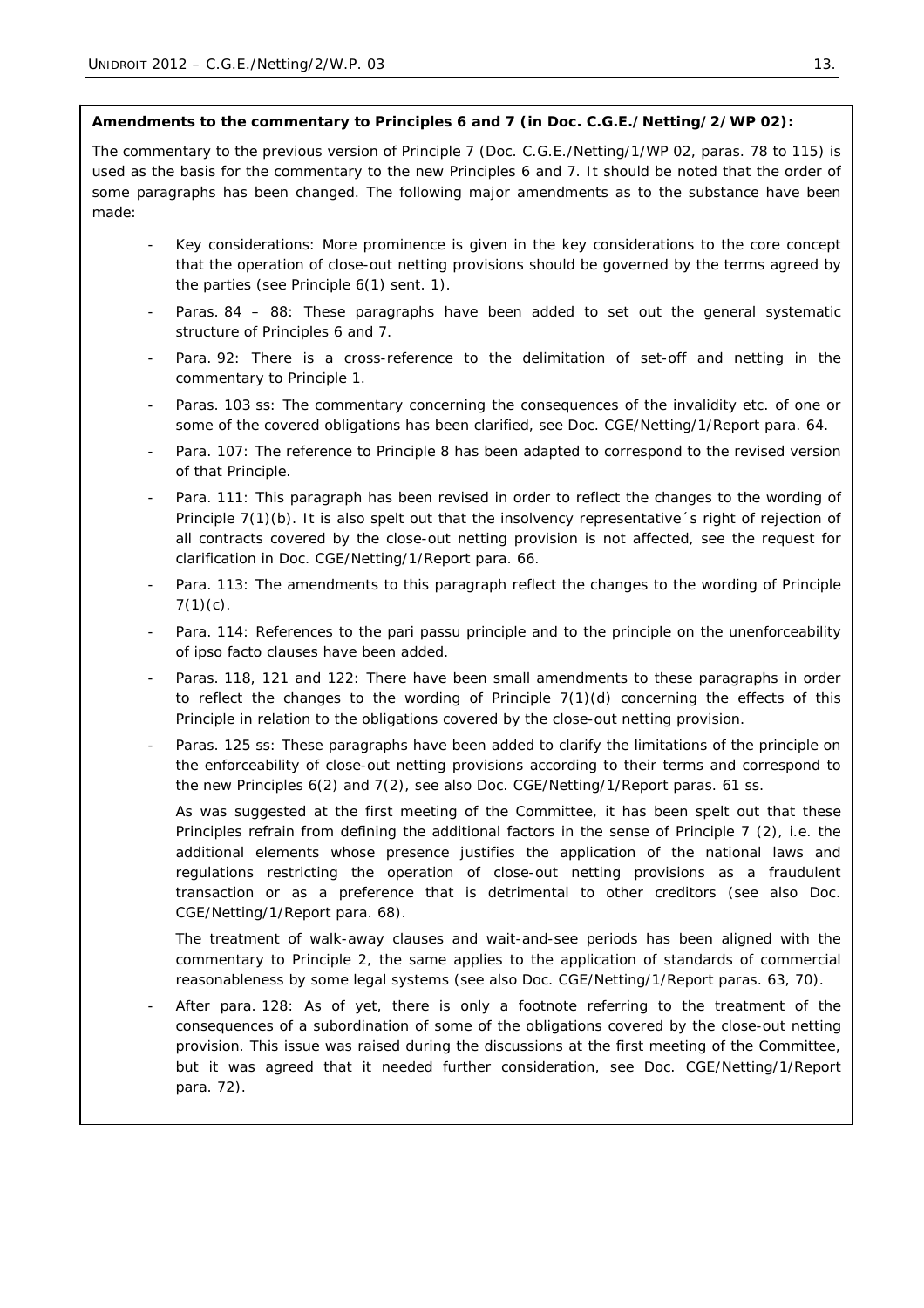#### **Principle 8: Resolution of Financial Institutions**

*8. These Principles***<sup>55</sup>** *are without prejudice to a stay of the operation of a close-out netting provision***<sup>56</sup>** *which the law of the implementing State, subject to appropriate safeguards,* **<sup>57</sup>** *may provide for in the course of resolution proceedings for financial institutions.***<sup>58</sup>**

<sup>55</sup> The opening phrase (and the heading of the draft Principle) has been redrafted in more general terms, rather than as a specific cross-reference to the former Principle 7 (c)(ii), so as to reflect the wish expressed in the first meeting of the Committee that Principle 8 should be drafted in more general terms, reflecting the fact that there are various types of resolution measures under national law beyond a temporary stay (see Doc. C.G.E./Netting/1/Report, para. 74).

56 The former version of Principle 8 referred to the power to "*temporarily"* stay the *"acceleration or termination rights*" arising under a close-out netting provision. In the first meeting of the Committee, the point was raised that this was too narrow and Principle 8 should cover all stays, even where not only temporary (see Doc. C.G.E./Netting/1/Report, para. 74).

The Financial Stability Board's Key Attributes for Effective Resolution Regimes for Financial Institutions (October 2011, available under http://www.financialstabilityboard.org/publications/r\_111104cc.pdf) refer not only to temporary stays (see Key Attributes, para. 4.3), but also to the power of the resolution authorities permanently to stay the exercise of certain rights under the close-out netting provision where the contracts concerned have been transferred to a bridge institution and where the termination rights concerned are based solely upon an event that had occurred only in relation to the original debtor institution (Key Attributes, Annex IV, 2.1 (vi)).

<sup>57</sup> The former paragraph (2) of Principle 8 restricted the possibility to order a temporary stay of the operation of a close-out netting provision to a very limited set of circumstances, reflecting the policy choices expressed by the Financial Stability Board under para. 4.3 of its Key Attributes for Effective Resolution Regimes for Financial Institutions. However, in the first meeting of the Committee it was argued that the Principles should allow for more flexibility and that it would not be necessary to express all the criteria for the exercise of such powers in the context of the resolution of financial institutions in the black letter rules (see Doc. C.G.E./Netting/1/Report, paras. 75 s

58 The former version of Principle 8 referred to the competent authorities' "*power, in the exercise of their resolution powers in respect of financial institutions*". This phrase has been replaced in the present version of Principle 8 by the words "*in the course of resolution proceedings for financial institutions*". The new formula is intended to be broader in order to cover both the exercise of a power by a competent authority and also situations where there is a stay by operation of law.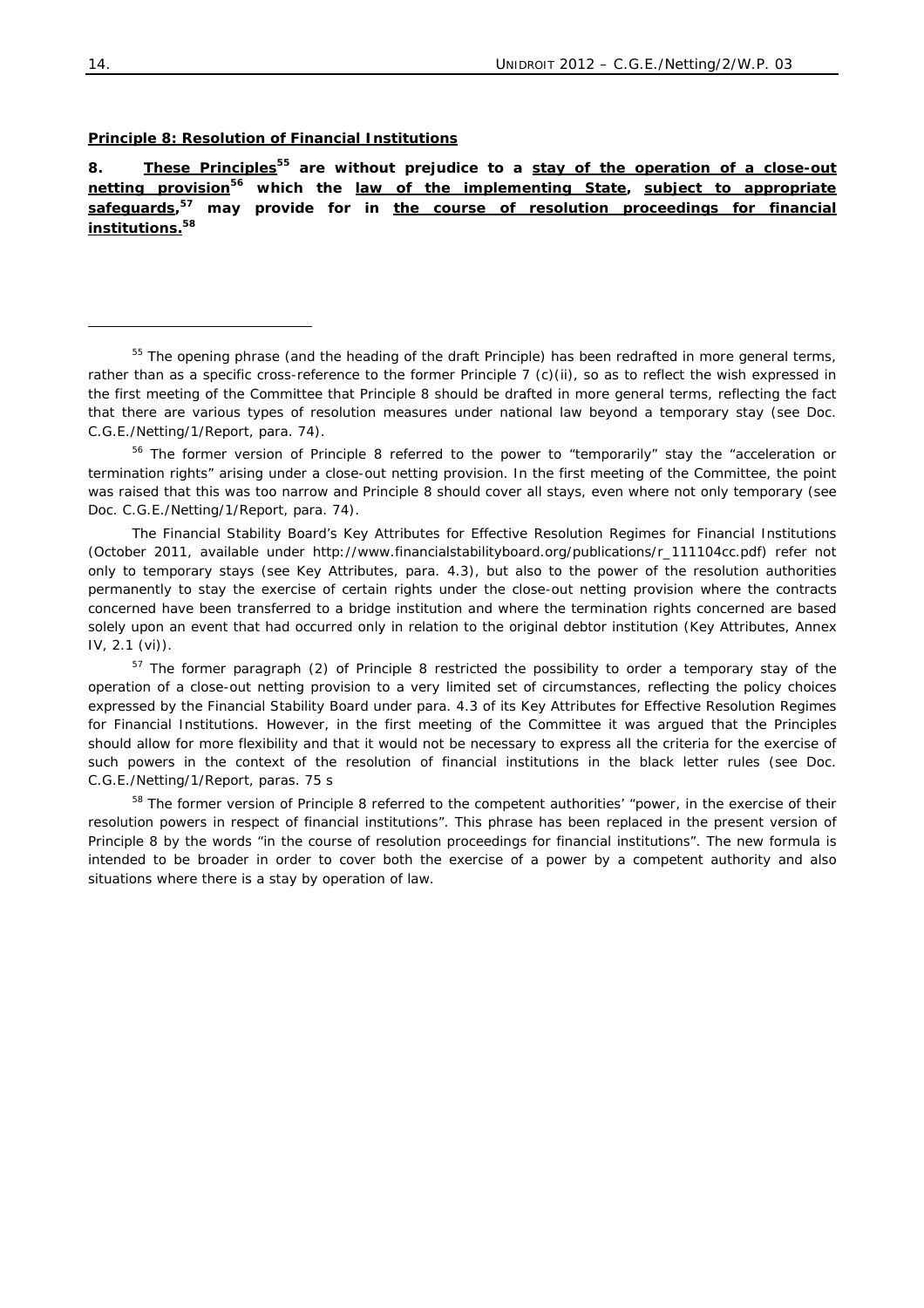# **Amendments to the commentary to Principle 8 (in Doc. C.G.E./Netting/2/WP 02):**

- Key considerations: In the key considerations, it is highlighted that the use of the term 'appropriate safeguards' is to be understood as a reference to the international standards on special resolution regimes, which currently are set by the Financial Stability Board´s Key Attributes. For the discussion at the first meeting of the Committee concerning the concept of adequate safeguards see Doc. C.G.E./Netting/1/Report, paras. 75 s.
- Key considerations: The key considerations also refer to the fact that under the Financial Stability Board´s Key Attributes there are also other types of resolution measures that are different from a (temporary) stay. It is clarified that the Principles are without prejudice to such other powers that do not affect the operation of close-out netting provisions.
- Para. 129: This paragraph reiterates the reference to the standards set by the Financial Stability Board´s Key Attributes. In order to express clearly that the Principles do not intend to deviate from the international standards on special resolution regimes as set by the Financial Stability Board´s Key Attributes, those standards are quoted literally.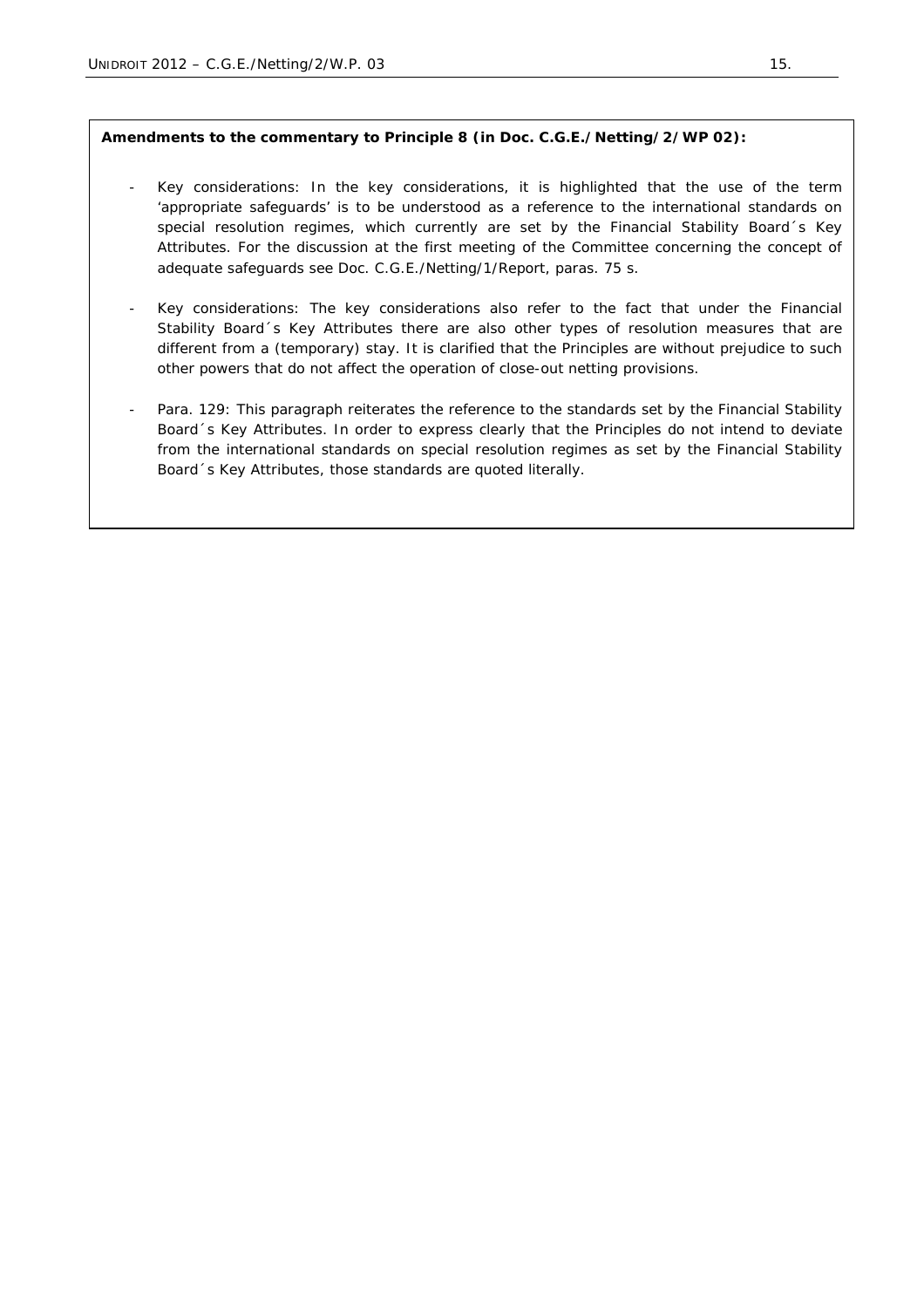#### **Principle 9: Governing Law of Close-Out Netting Provisions**

*9.(1) The private international law rules of the implementing State should determine the law***<sup>59</sup>** *that governs the operation***<sup>60</sup>** *of the close-out netting provision, taking into account, to the extent permitted by the laws of the implementing State, any choice of the governing law by the parties.* **<sup>61</sup>**

 $(2)$  The governing law in accordance with paragraph  $(1)^{62}$  further determines which *parties and obligations are eligible for being covered by the close-out netting provision.* 

*(3) The law should ensure that***<sup>63</sup>** *[...]***<sup>64</sup>** *a choice of law made in a close-out netting provision prevails [in relation to this provision]***<sup>65</sup>** *over any other***<sup>66</sup>** *choice of law made in or in relation to the obligations***<sup>67</sup>** *covered by the close-out netting provision except as otherwise provided by the parties.* **<sup>68</sup>**

*[(4) The law should ensure that the commencement of insolvency proceedings does not affect the determination of the governing law or laws for the operation of the close-out netting provision and the obligations covered by this provision.]***<sup>69</sup>**

*(5) Notwithstanding the above, if insolvency proceedings have been commenced in respect of a party to the close-out netting provision [or a branch of that party] and under a law other than the law determined in accordance with paragraph (1), the implementing State may provide that the law governing the insolvency proceedings governs also***<sup>70</sup>**

- *a) the determination of the scope of parties and obligations that are eligible for close-out netting for the purposes of the enforcement of the close-out netting provision in the context of insolvency proceedings before the courts of the relevant implementing State;* **<sup>71</sup>** *and*
- *b) the avoidance of a close-out netting provision as a fraudulent transaction or as a preference that is detrimental***<sup>72</sup>** *to other creditors of the insolvent party.***<sup>73</sup>** *[...]***<sup>74</sup>**

-

 $59$  While the former version of Principle 9 (1) referred substantive issues relating to certain specified aspects of the close-out netting provisions to "*the law governing the close-out netting provision*", the amended version suggested states that "*The private international law rules of the implementing State should determine the law*" governing the close-out netting provision. The wording suggested here was partly inspired by a drafting proposal of the Government of the United States of America (Doc. C.G.E./Netting/1/WP 03, p. 8 s) and it expresses more clearly the general concept of this Principle.

 $60$  In the former version of Principle 9 (1), there was an enumeration of the various issues to be determined by the law governing the close-out netting provision ("*The conditions for the validity and effectiveness of the close-out netting provision, including formal steps to be taken to render the provision valid and effective*"). This enumeration of individual issues has been replaced by the use of the allencompassing term "*operation"* (see fn. 23).

 $61$  References in the Principles to a choice of law by the parties must be made subject to the qualification that such a choice of law is given effect to under the applicable regime of private international law (see former paragraph (3)). By inserting such a qualified reference to choice-of-law clauses in paragraph (1) of Principle 9, more prominence is given to the role of party autonomy concerning choice of law. This reflects the importance in practice of agreements on the applicable law in relation to close-out netting provisions. See also the discussion in Doc. C.G.E./Netting/1/Report, para. 101.

<sup>62</sup> The cross-reference to paragraph (1) avoids repetition of the phrase *"the law that governs the operation of the close-out netting provision"*.

<sup>63</sup> For purposes of consistency, the formula "*The law should ensure that*" has been introduced, cf. the similar wording of Principles 6 (1) and 7 (1).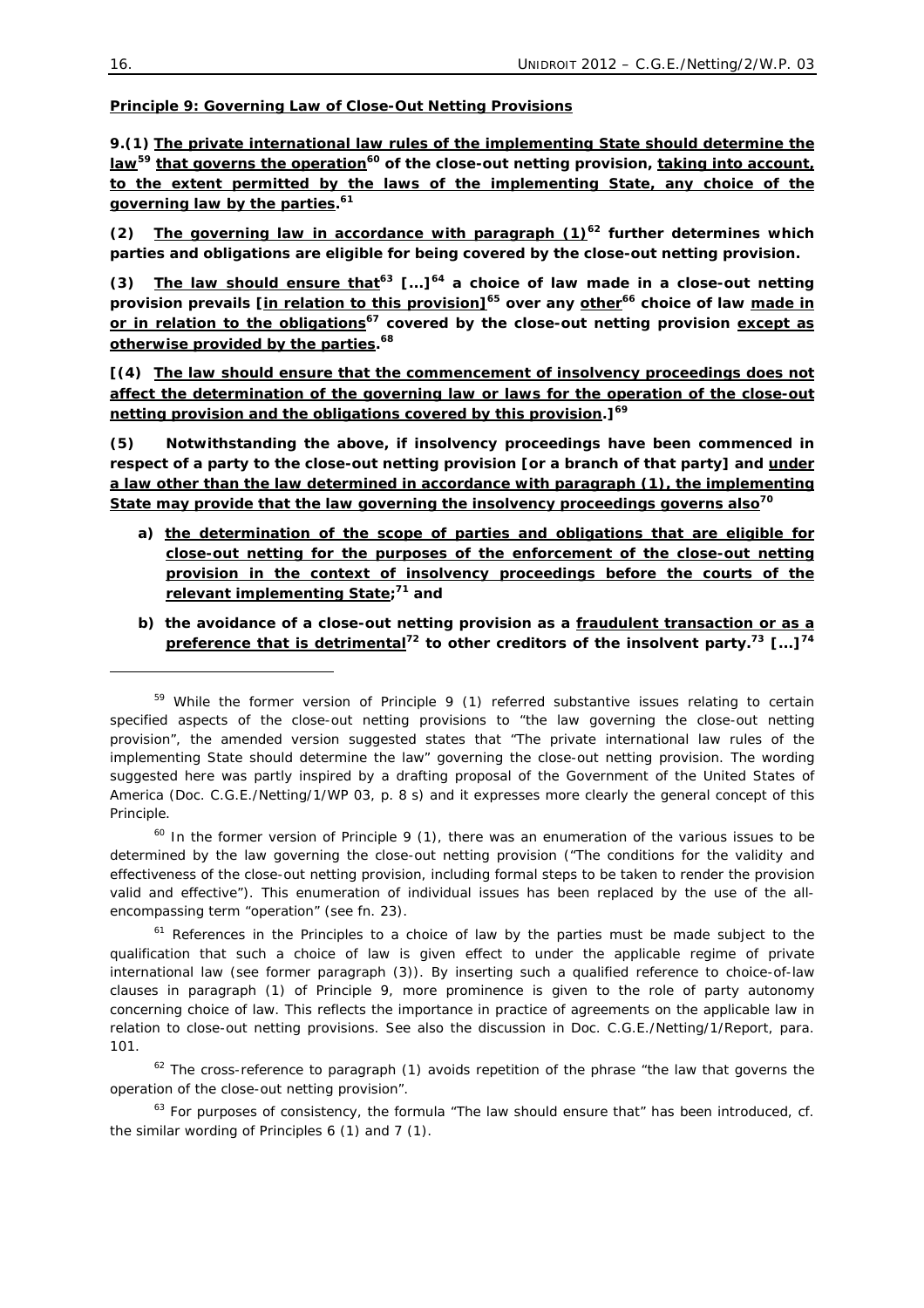-

64 The qualification formerly contained in paragraph (3) ("*to the extent that choice-of-law clauses are admitted by the relevant rules of private international law*") has been deleted since this issue is now dealt with more prominently in paragraph (1). See above fn. 61.

 $65$  It is suggested to add this qualification so as to avoid the impression, which seems unintended, that a choice-of-law clause in the close-out netting provision would always prevail over any different agreement as to the applicable law even in relation to the determination of the governing law of the individual obligations covered by the close-out netting agreement.

66 The reference to "*any other choice of law*" replaces the phrase "*any previous, different choice of law*" from the former version of Principle 9 (3), which was felt to be too narrow by limiting the effects of the draft Principle only to other agreements on the applicable law that were concluded *before* the choice of law-clause in the close-out netting provision (see Doc. C.G.E./Netting/1/Report, para. 101).

67 The phrase "*choice-of-law clause contained in a contract"* in the former Principle 9 (3) has been replaced by "*choice of law made in or in relation to the obligations*" for purposes of consistency with the terminology used elsewhere.

68 The phrase "*except as otherwise provided by the parties*" has been moved from the beginning of former Principle 9 (3) to the end of this provision without there being any change in substance.

 $69$  Paragraph (4) of Principle 9 as suggested here is intended to reflect the discussions at the first meeting of the Committee, where there was wide support for the recommendation that Principle 9 should give more prominence to the general principle that insolvency proceedings should recognise existing rights and obligations of the insolvent debtor under their own law regardless of the forum of the insolvency proceedings (see Doc. C.G.E./Netting/1/Report, para. 93). It was stressed that it should be ensured that also the interpretation of close-out netting provisions should continue to be governed by their own proper law, rather than by the law of the forum State of the insolvency proceedings (see Doc. C.G.E./Netting/1/Report, para. 112).

 $70$  In the first meeting of the Committee (see Doc. C.G.E./Netting/1/Report, para. 104), member States of the European Union stated that they are bound under the Insolvency Regulation to apply foreign insolvency avoidance provisions (Art. 13 of Regulation 1346/2000) and therefore a mandatory application of the law of the forum as envisaged under the former version of Principle 9 (4)(a) would be in conflict with European secondary legislation. The present version of Principle 9 (5) allows for more flexibility and merely provides that "*the implementing State may provide that the law governing the insolvency proceedings governs also"* the issues covered by sub-paragraphs (a) and (b). This means that there is under these Principles a preference for the application of the own proper law of the close-out netting provision, while the implementing States may opt out of this approach and provide for the application of the forum law instead.

 $<sup>71</sup>$  In the first meeting of the Committee, it was argued that at least the issue whether a close-out</sup> netting provision was enforceable in insolvency in relation to certain covered parties and obligations should be left for the forum state to decide under its own law (see Doc. C.G.E./Netting/1/Report, paras. 99 s and 108 ss). Other members of the Committee, however, argued in favour of the application of the own proper law of the close-out netting provision also in relation to this issue (see Doc. C.G.E./Netting/1/Report, paras. 98 and 109; this was also the position under the previous version of Principle 9 (2)). The present wording of Principle 9 (5)(a) is a compromise between these positions by way of an opt-out solution.

72 The reference to the avoidance of a close-out netting provision "*as a preference or a contract in fraud of other creditors*" in the former version of Principle 9 (4)(a) has been replaced by the phrase "*as a fraudulent transaction or as a preference that is detrimental to other creditors"* to adapt it to the new wording of Principle 7 (2) (see also the discussion in Doc. C.G.E./Netting/1/Report, para. 106).

 $73$  Apart from the amendment referred to in the preceding footnote, the text of the former Principle 9 (4)(a) has remained unaltered in the new Principle 9 (5)(b). For the change of the structure of new Principle 9 (5)(a) and (b), see above fn. 70.

<sup>74</sup> The former Principle 9 (4)(b) has been deleted since under the new structure of paragraph (5) a separate reference in the black letter rules to the law governing the temporary stay was no longer thought to be necessary.